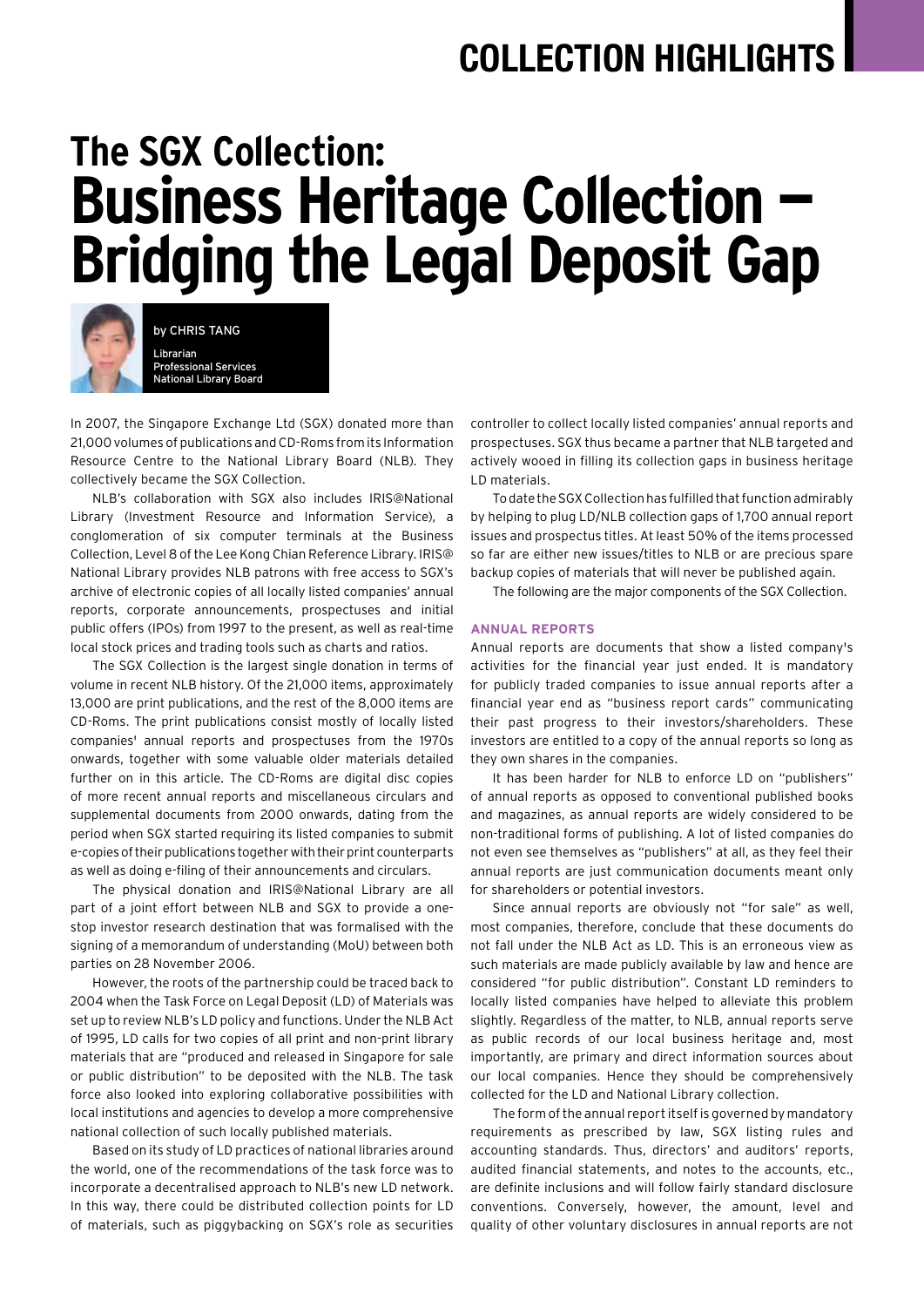governed as strictly as the mandatory portions and may end up being just the bare reported minimum, depending on how much a company chooses to disclose. The reason companies generally choose to divulge as little as possible is largely due to the fact that most are reluctant to open up about their detailed workings and plans, as in doing so they feel they are revealing competitive secrets that will in turn jeopardise their vital interests.

Still, it must be emphasised that annual reports do need to be read with a pinch of salt as well. This is because most analysts acknowledge that, outside the required financial documentation, an annual report is essentially a carefully constructed piece of rhetoric in which the annual report has structured the narrative and highlights in such a way that it fulfils the company's purpose of positioning itself as an attractive investment to shareholders, financial analysts and suppliers, while instilling confidence in its intended audience at the same time. Annual reports will almost always discuss a company's negative situation in a positive manner.

It is partly for all the above-mentioned reasons that the Best Annual Report Awards in Singapore have been given out since 1974 to recognise and honour listed companies which have helped to raise Singapore's corporate disclosure standards and corporate governance through their corporate reporting practices.

It can be said that older listed companies' annual reports, in reasonably mint condition, are even "rarer" now than local oneprint-run monographs, since they were never sold in the first place, will never have a chance to be reprinted and, most importantly, were never kept as collectibles by most investors. These new additions from the SGX Collection have hence helped tremendously to:

- **Complete the history of local companies by filling in some large collection gaps of annual report issues.** E.g., LD issue gaps for Jurong Shipyard Ltd from 1987 to 1995 and Hind Hotels International Ltd from 1983 to 2001 are plugged immediately. **•**
- **Provide information on delisted companies.** Local companies that were once publicly traded on SGX (e.g., CWT Distribution Ltd, Hup Seng Huat Co. Ltd) but which had since been delisted and are now operating as private limited entities have no legal obligation to release annual reports anymore. So these older annual reports serve as an historical window into the financial and operating environment and key management personnel in an earlier period of the delisted companies' business life. **•**
- **Provide information on defunct companies.** For local companies that have not only been delisted but have since been dissolved (i.e., they are now defunct companies), the annual reports serve as the only detailed and publicly available primary documents left of the history and financial data of these firms, e.g., International Wood Products Ltd. **•**
- **Provide "alternate" annual reports of companies also traded • on other stock exchanges.** Thanks to the SGX Collection, NLB now has the United States version of the annual reports of Creative Technology Ltd from 1999 to 2003, which were prepared for NASDAQ investors in accordance with US GAAP (Generally Accepted Accounting Principles), to complement its original Singapore versions.

A most interesting new find, however, turned out to be less a standout research point than a celebration of the NLB-SGX MoU, trivia-wise. It turns out that Permasteelisa Pacific Holdings Ltd is the only company listed on SGX to have fortuitously put both MoU partners, SGX and NLB, separately on their annual report covers in 2002 and 2004, respectively. The Permasteelisa Group was the specialist facade subcontractor for the buildings of both partners.



The IPO prospectus is a legal document that is required of a company seeking a listing on the stock exchange. It is an important historical document of a listed company as it is usually the first official report issued by the company to the public, and precedes its eventual annual reports. It sets out all the relevant information about the company together with its listing dates to help investors decide whether to invest in its shares. A copy of the prospectus also needs to be lodged with, and registered by, the Monetary Authority of Singapore (MAS) and prepared in accordance with the Securities and Futures Act Regulations and SGX listing rules.

Because the prospectus is not as marketing and public relations-driven as the annual report, most analysts and investors actually find that it is a better resource in understanding a company's business at a deeper level. It includes write-ups of its business environment, vulnerability factors, competitors, major suppliers, major customers, technology and know-how involved, audited proforma financials for the last three years, projected earnings, dividends payout and future plans. In other words, it contains a lot more "real" information that one simply does not find in annual reports.

Along with the prospectus (which is actually the finalised registered version), savvy investors who spot an interesting IPO can and do start their research even earlier by zooming in on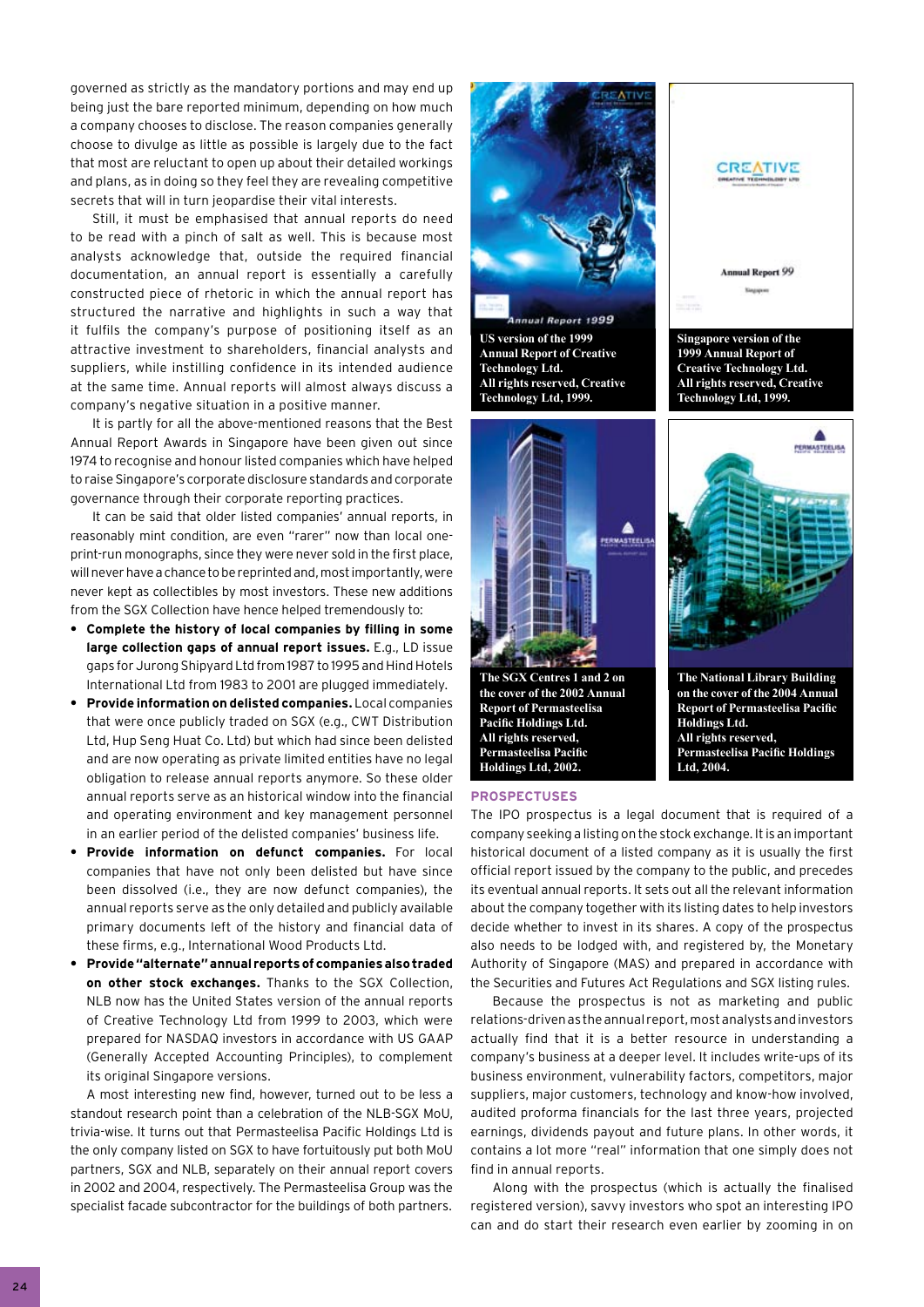the preliminary, or "red herring", prospectus. The "red herring" derives its nickname from the customary red-ink notice printed on the left side of its cover page, which serves as a warning that it is not an official offer to sell the securities. Like the prospectus, the "red herring" preliminary prospectus also contains financial statements and other pertinent information about the company planning to go public, with the exception that it is missing the issue price, number of shares offered, key IPO dates and final confirmed data. As it is usually lodged with SGX/MAS for public comments about three to five weeks before the final registered prospectus and IPO launch, investors have the advantage of using a "red herring" to make buying decisions ahead of the final registered prospectus.

Current e-prospectuses can also now be viewed at the MAS website from its database OPERA (Offers and Prospectuses Electronic Repository and Access). Here is an example of both the preliminary and final registered prospectus from the SMRT Corporation Ltd's IPO in 2000.



**July 2000.**

**All rights reserved, SMRT Corporation Ltd, 2000.**

**Ltd dated 4 July 2000, with its telltale red ink notice. All rights reserved, SMRT Corporation Ltd, 2000.**

| EU YAN SANG HOLDINGS LIMITED<br>Basisahe oftend a at "Be Coupon").                                                                                                                                                                                                                                                                                                                                                                                    |  |
|-------------------------------------------------------------------------------------------------------------------------------------------------------------------------------------------------------------------------------------------------------------------------------------------------------------------------------------------------------------------------------------------------------------------------------------------------------|--|
| <b>PROSPECTUS</b>                                                                                                                                                                                                                                                                                                                                                                                                                                     |  |
| The Musphere is denti June 21, 2012.                                                                                                                                                                                                                                                                                                                                                                                                                  |  |
| A crap of this Perspecta for boot folled with and registered to the Bage<br>In Brangows who dates are expensively for its company                                                                                                                                                                                                                                                                                                                     |  |
| hyphosists has been stade to the Connection of the Stock Stationare of Binancere Lincoln for<br>pression to shall as and for a committee of all the numb charge of the diseases:<br>presence will be proved when the Committee has alsomed the Company to the children has<br>If the Exchange and after all short continuous have been beend<br>the short-model                                                                                       |  |
| Acceptance of application will be creditioned spon permission to deal as paid approach of all<br>Be somed above of the Company furing provinc. The Brack Electorapy of Engageme Economi<br>promot be related by the contented of the of the momente made of species states<br>with regard to them and administr to the Village List is not at its taken as an industrial<br>of the move of the Company on of the shares which may be obtainly assumed |  |
| Crains of this Phogoster market with the sifeted againstone forms and servinges shad to<br>Warted on report first the following                                                                                                                                                                                                                                                                                                                       |  |
| Montan of the limit Europea of Support Limited.                                                                                                                                                                                                                                                                                                                                                                                                       |  |
| Matches of the Australian of Banks in Hispanica, and<br>Henry Morgoved Military Romes Listed, 198 Firm, Brake Tealist                                                                                                                                                                                                                                                                                                                                 |  |
| <b>Balaic Brast, Nisangross</b>                                                                                                                                                                                                                                                                                                                                                                                                                       |  |
| approving from still be open at 10:00 a.m. on held file 1401 and towards cann went 10:00 move<br>the same day or for such factor good as the Officer pays in its election discretion dead                                                                                                                                                                                                                                                             |  |
| <b>13 YAN SANG BOKJANGS LINET</b><br>water the elementation last cleans mans a<br><b>ISSUE CAPIEAL</b>                                                                                                                                                                                                                                                                                                                                                |  |
| We share of Mirak a                                                                                                                                                                                                                                                                                                                                                                                                                                   |  |
| most cost Fully Ruid.<br>\$275.02 deep of \$5.00 as<br>4 1217                                                                                                                                                                                                                                                                                                                                                                                         |  |
| <b><i>INTER TIME RALE AN</i></b><br>SINGAPORE INTERNATIONAL MERCEANT BANKERS LIMITED                                                                                                                                                                                                                                                                                                                                                                  |  |
|                                                                                                                                                                                                                                                                                                                                                                                                                                                       |  |
| 200 starrs of \$91.00 stark fully paid to<br>IT TAY SHAI HILIPICS LIMTER                                                                                                                                                                                                                                                                                                                                                                              |  |
| at \$50.00 per class payable in full on applicated.                                                                                                                                                                                                                                                                                                                                                                                                   |  |
| <b>Prospectus of Eu Yan Sang</b>                                                                                                                                                                                                                                                                                                                                                                                                                      |  |
|                                                                                                                                                                                                                                                                                                                                                                                                                                                       |  |
| Holdings Ltd dated 30 June 1973.                                                                                                                                                                                                                                                                                                                                                                                                                      |  |
| All rights reserved, Eu Yan Sang                                                                                                                                                                                                                                                                                                                                                                                                                      |  |
| Holdings Ltd, 1973.                                                                                                                                                                                                                                                                                                                                                                                                                                   |  |
|                                                                                                                                                                                                                                                                                                                                                                                                                                                       |  |

Considering their importance as primary information sources, as historical local heritage documents and as business reports for investment analysis, print prospectuses are surprisingly not very assiduously collected by local libraries, perhaps due to the "insider" nature of their release to potential investors only. However, the SGX Collection has helped to mitigate slightly the NLB and LD Collection gap for local prospectuses and preliminary prospectuses. Notable prospectus titles unearthed from the SGX

Collection come from instantly recognisable local brand names such as Eu Yan Sang Holdings Ltd (1973), Overseas Union Bank Ltd (1975), Keppel Shipyard Ltd (1980), Neptune Orient Lines Ltd (1981), Sembawang Maritime Ltd (1987), Tiger Balm Ltd (1988) and Creative Technology Ltd (1994).

Viewing the passage of time through the SGX Collection, one

can also see the development and evolution of the prospectus from a few flimsy pages to its current doorstopper thickness. Some early prospectuses did not even call themselves prospectuses on the front covers; they were simply called "New Issue" [of shares]. To give readers an adequate comparison, the prospectus of Hotel Tai-Pan Ltd from 1981 had 18 pages in total; but when we zoom forward more than 20 years later to 2004, the Zhongguo Jilong Ltd prospectus appeared with a whopping  $306$  pages  $-$  a clear indication indeed of the increasing need for information transparency, the thirst for more information from the investing public and the higher standards of disclosure imposed by market regulators.

#### **Older Materials from the SGX Collection**

The SGX Information Resource Centre has also kept a lot of older materials from the previous incarnations of SGX, from the early 1960s when it was part of the Malayan Stock Exchange (MSE), to the renamed Stock Exchange of Malaysia (SEM) in 1964 with the formation of Malaysia, and after that the Stock Exchange of Malaysia and Singapore (SEMS) with the secession of Singapore from Malaysia in 1965. SEMS remained as a single bourse until the Stock Exchange of Singapore (SES) was split out in 1973 when the Malaysian government terminated the inter-changeability agreement between the Malaysian ringgit and the Singapore dollar. Even then, dual listings of Singapore and Malaysian shares in both exchanges continued until 1990, when then Malaysian Finance Minister Tun Daim Zainuddin decided that it was in Malaysia's interest to stop it. Finally, SGX was inaugurated in 1999 when SES was merged with the Singapore International Monetary Exchange (SIMEX). From this earlier period, the SGX Collection has yielded some important new additions to the LD/NLB collection:

- The complete annual report collection from MSE, SEM and SEMS from 1962 to 1972. **•**
- The complete hardbound monthly issues of the Stock Exchange of Malaysia & Singapore Gazette from 1966 to 1973. **•**
- The Malayan Stock Exchange's Listing Manual from May 1964. **•**
- A study of the securities market in Singapore & Malaysia, a 24-page research study printed circa 1970 by the Singapore Government Printing Office and authored by George M. Ferris Jr., then governor of the New York Stock Exchange. Fascinatingly, he commented on the unique characteristic of the then Stock Exchange of Malaysia and Singapore in that "its trading floors exist in two countries [in Singapore and Kuala Lumpur] and thus the Exchange is subject to supervision by, and the desires of two governments with resultant possible double standards for shares issued and for memberships. National pride also plays an important role in the future form the Exchange can take." **•**

These titles have yielded invaluable information about the early days of stock trading in Singapore from the 1960s to the 1970s. For example, the 1962 MSE annual report had a memorable photograph of Dr Goh Keng Swee, Singapore Minister for Finance, signing the visitors' book on the opening of the Singapore Trading Room of MSE on 18 February 1961. There was also a write-up on the official opening of the new Kuala Lumpur Trading Room on 20 October 1962, another historic moment, in which "the Ministers for Finance of the Federation of Malaya (Mr Tan Siew Sin) and Singapore (Dr Goh Keng Swee) exchanged pleasantries on the direct telephone line between the two Trading Rooms,… better arrangements were made for the use of the direct line and for the first time it could fairly be said that share transactions in the Federation and in Singapore